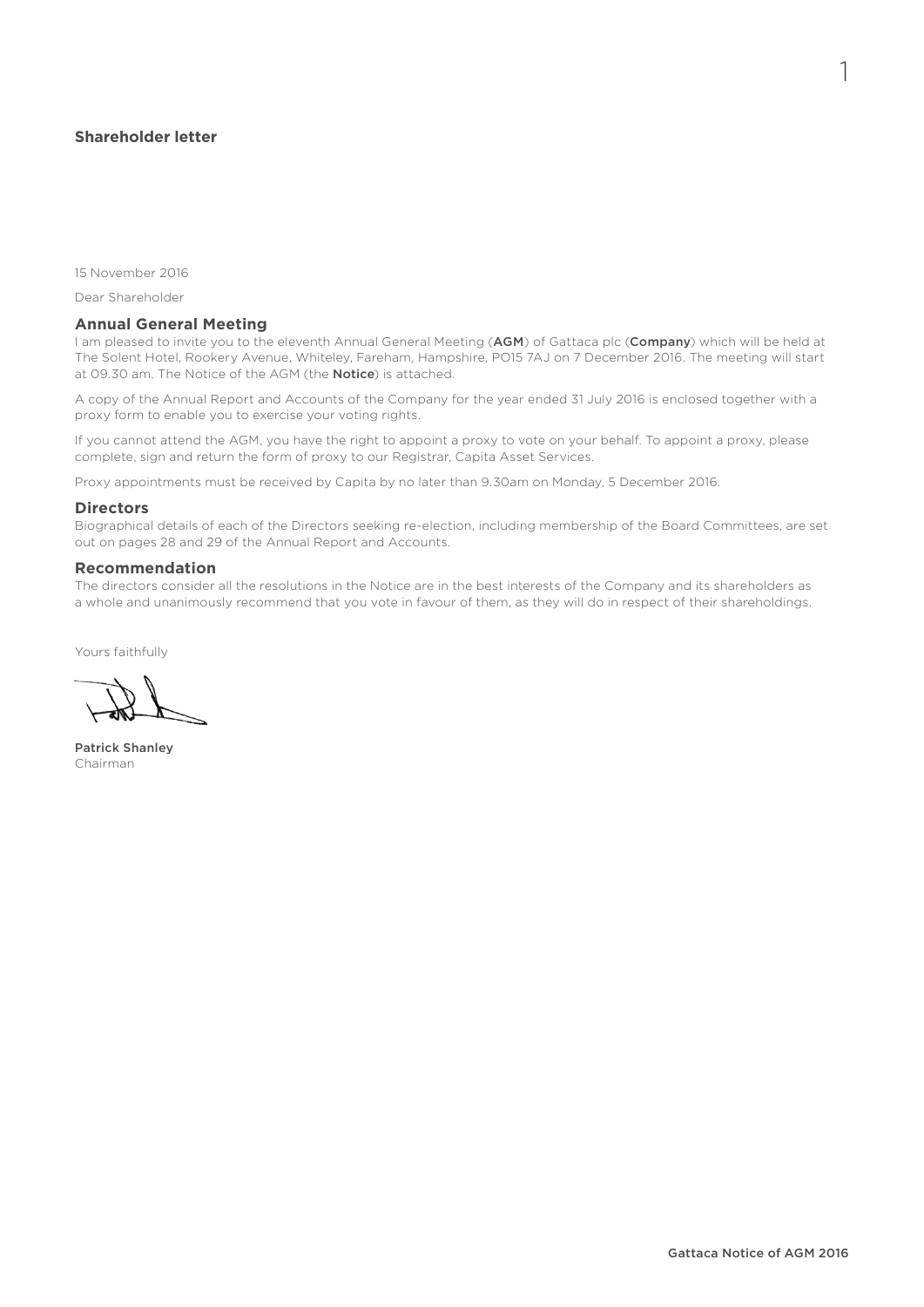# **Notice of Annual General Meeting**

Notice is hereby given that the eleventh Annual General Meeting (the Meeting) of Gattaca plc (Company) will be held at The Solent Hotel, Rookery Avenue, Whiteley, Fareham, Hampshire PO15 7AJ on 7 December 2015 at 9.30 am to transact the business set out in the resolutions below.

Resolutions 1 to 17 (inclusive) are proposed as ordinary resolutions. For each of these to be passed, more than half of the votes cast must be in favour of the resolution.

Resolutions 18 and 19 (inclusive) are proposed as special resolutions. For each of these to be passed, at least three-quarters of the votes cast must be in favour of the resolution.

#### For further information on all resolutions, please refer to the Explanatory Notes which can be found on pages 5 to 10.

#### **Annual Report and Accounts**

1) To receive and adopt the Company's annual accounts for the financial year ended 31 July 2016 together with the Directors' Report and Auditors' Report on those accounts.

#### **Remuneration**

2) To approve on an advisory basis for three years from the date of the Meeting the Directors' Remuneration Policy, the full text of which is contained in the Remuneration Committee's Report for the financial year ended 31 July 2016, as set out on pages 46 to 54 of the Annual Report and Accounts.

# **Final Dividend**

3) That the final dividend recommended by the Directors of 17.0 pence per share for the year ended 31 July 2016 be paid on 16 December 2016 to all members whose names appear on the register of members of the Company on 18 November 2016.

#### **Directors**

- 4) To re-elect Patrick Shanley as a Director of the Company.
- 5) To re-elect Brian Wilkinson as a Director of the Company.
- 6) To re-elect Tony Dyer as a Director of the Company.
- 7) To re-elect Keith Lewis as a Director of the Company.
- 8) To re-elect Richard Bradford as a Director of the Company.
- 9) To re-elect Roger Goodman as a Director of the Company.
- 10) To re-elect Rudi Kindts as a Director of the Company.
- 11) To re-elect George Materna as a Director of the Company.
- 12) To re-elect Ric Piper as a Director of the Company.

#### **Auditors**

- 13) To re-appoint KPMG LLP as auditors of the Company, to hold office until the conclusion of the next meeting at which accounts are laid before the Company in general meeting.
- 14) To authorise the directors to determine the remuneration of the auditors.

#### **Long Term Incentive Plan**

- 15) That the rules of the Gattaca plc Long Term Incentive Plan (the LTIP), the principal terms of which are summarised in the Explanatory Notes and the rules of which are produced in draft to the Meeting and initialled by the Chairman for the purpose of identification, be approved and that the Directors be authorised to:
	- (a) Make such modifications to the LTIP as they may consider appropriate for the implementation of the LTIP and to adopt the LTIP as so modified and to do all such other acts and things as they may consider appropriate to implement the LTIP; and
	- (b) Establish further plans based on the LTIP but modified to take account of local tax, exchange control or securities laws in overseas territories, provided that any shares made available under such further plans are treated as counting against the limits on individual or overall participation in the LTIP.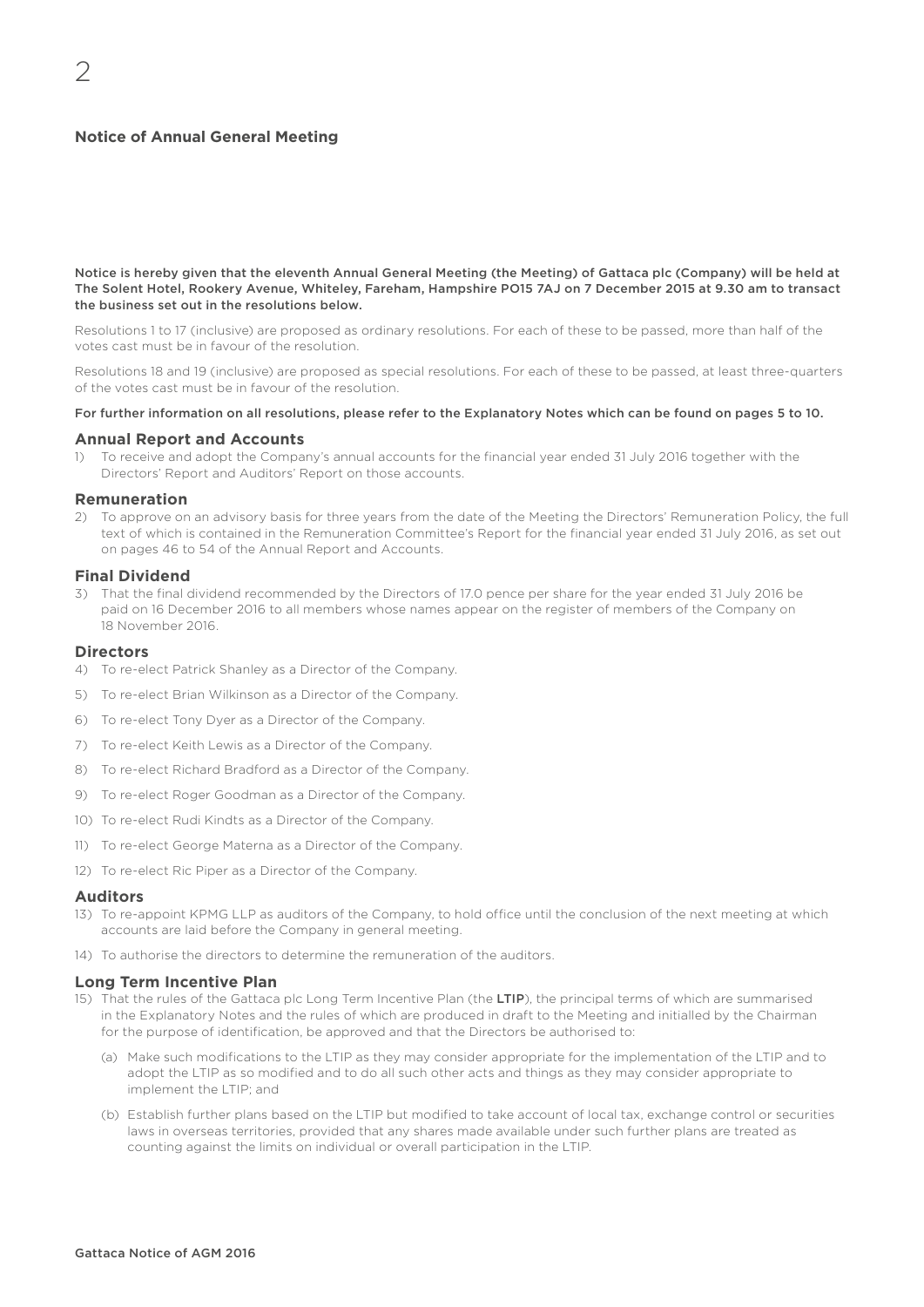# **Share Incentive Plan**

- 16) That the trust deed and rules of the Gattaca plc Share Incentive Plan (the SIP), the principal terms of which are summarised in the Explanatory Notes and the rules of which are produced in draft to the Meeting and initialled by the Chairman for the purpose of identification, be approved and that the Directors be authorised to:
	- (a) Make such modifications to the SIP as they may consider appropriate for the implementation of the SIP and to adopt the SIP as so modified and to do all such other acts and things as they may consider appropriate to implement the SIP; and
	- (b) Establish further plans based on the SIP but modified to take account of local tax, exchange control or securities laws in overseas territories, provided that any shares made available under such further plans are treated as counting against the limits on individual or overall participation in the SIP.

# **Directors' Authority to Allot Shares**

17) That in substitution of all existing powers the directors are hereby generally and unconditionally authorised for the purposes of Section 551 of the Companies Act 2006 (Act) to exercise all the powers of the Company to allot shares in the Company or grant rights to subscribe for or convert any security into shares in the Company (such shares and rights to subscribe for or to convert any security into shares of the Company being "relevant securities") up to the aggregate nominal amount of £103,496. The authority hereby conferred shall expire, unless previously varied, renewed or revoked by the Company in general meeting, on the date of the Company's next Annual General Meeting or 18 months after the passing of this resolution, whichever occurs first, provided that the Company may, prior to such expiry, make an offer or agreement which would or might require relevant securities to be allotted after such expiry in which case the directors may allot such securities pursuant to such offer or agreement as if such authority had not expired;

# **Special Resolutions**

#### Disapplication of pre-emption rights

- 18) That subject to the passing of resolution 17, and in substitution of all existing powers the directors are hereby empowered pursuant to Section 570(1) of the Act to allot equity securities (as defined in Section 560(1) of the Act) for cash as if Section 561(1) of the Act did not apply to any such allotment provided that:
	- (a) the power conferred hereby shall expire on the date of the next Annual General Meeting of the Company or 18 months after the passing of this resolution, whichever occurs first unless renewed, extended, varied or revoked by the Company in general meeting;
	- (b) the Company may before such expiry make an offer or agreement which would or might require equity securities to be allotted after such expiry and the directors may allot equity securities in pursuance of such offer or agreement as if the power conferred hereby had not expired; and
	- (c) is limited to:
		- (i) allotments of equity securities where such securities have been offered (whether by way of a rights issue, open offer or otherwise) to holders of ordinary shares in the Company's capital in proportion (as nearly as may be) to their existing holdings of ordinary shares but subject to the Directors having a right to make such exclusions or other arrangements in connection with the offer as they deem necessary or expedient to deal with equity securities representing fractional entitlements and/or legal or practical problems under the laws of, or the requirements of any recognised regulatory body or any stock exchange in, any territory;
		- (ii) the allotment of equity securities pursuant to the terms of The Gattaca plc Long Term Incentive Plan or The Gattaca plc Share Incentive Plan or any other employees' share option scheme approved by the members in general meeting;
		- (iii) allotments of equity securities for cash otherwise than pursuant to paragraph (c) (i) above up to an aggregate nominal amount of £15,524.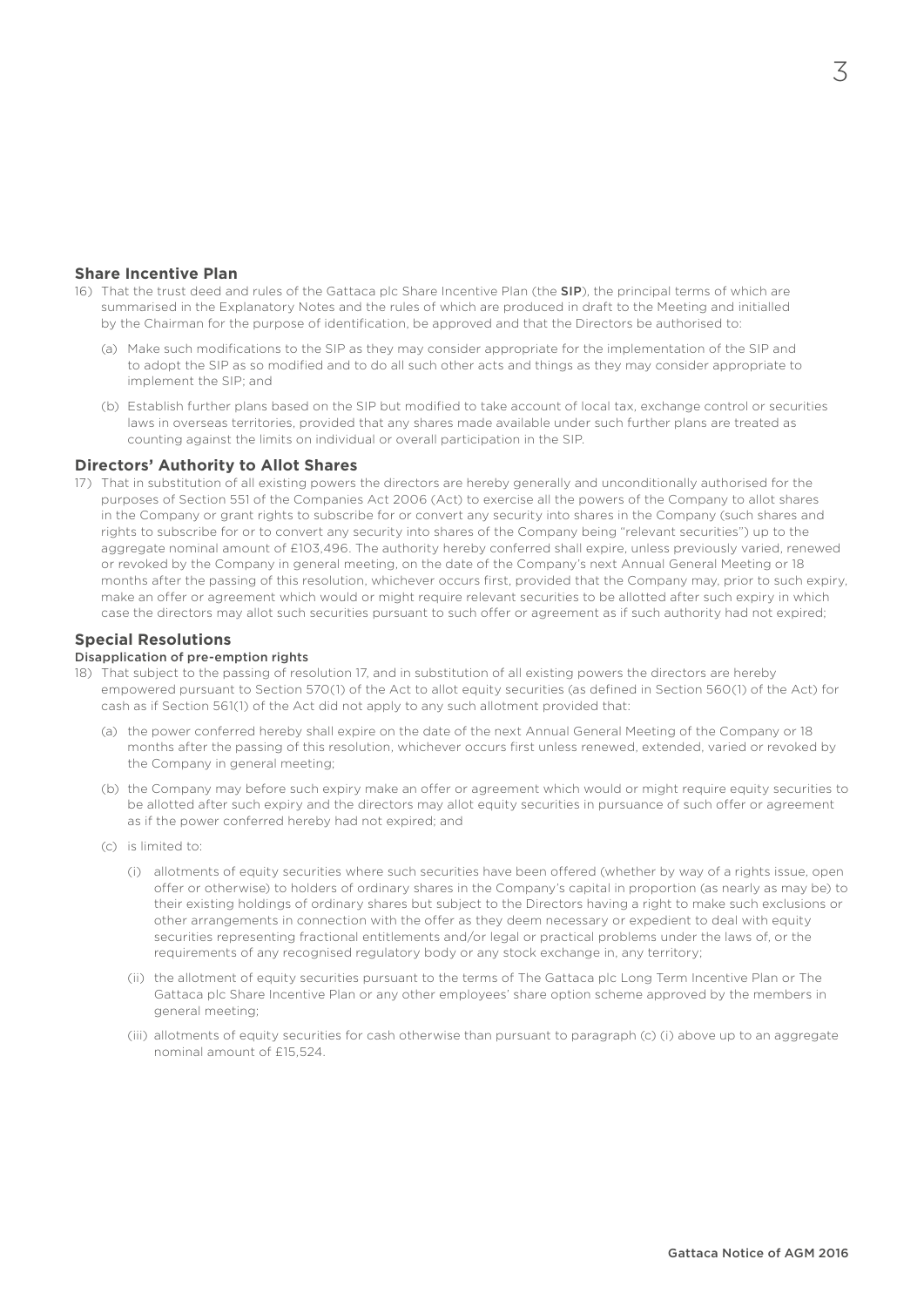# **Notice of Annual General Meeting** continued

#### Authority to purchase own shares

- 19) That the Company be generally and unconditionally authorised for the purposes of Section 701 of the Act to make market purchases (as defined in Section 693(4) of that Act) of ordinary shares of the Company provided that:
	- (a) the maximum aggregate number of ordinary shares which may be purchased is 310,487;
	- (b) the minimum price which may be paid for each ordinary share is its nominal value;
	- (c) the maximum price (excluding expenses) which may be paid for any ordinary share does not exceed 105% of the average middle market quotations for an ordinary share as derived from the AIM appendix to the Daily Official List of the London Stock Exchange plc for the five business days immediately preceding the day on which the share is contracted to be purchased; and
	- (d) this authority shall expire at the conclusion of the next Annual General Meeting of the Company or 18 months after the passing of this resolution, whichever occurs first, unless such authority is renewed prior to that time (except in relation to the purchase of ordinary shares the contract for which was concluded before the expiry of such authority and which might be executed wholly or partly after such expiry).

By order of the Board

tem

Tony Dyer Chief Financial Officer

Registered Office: 1450 Parkway Solent Business Park Whiteley Fareham Hampshire PO15 7AF

15 November 2016

Registered in England and Wales No. 4426322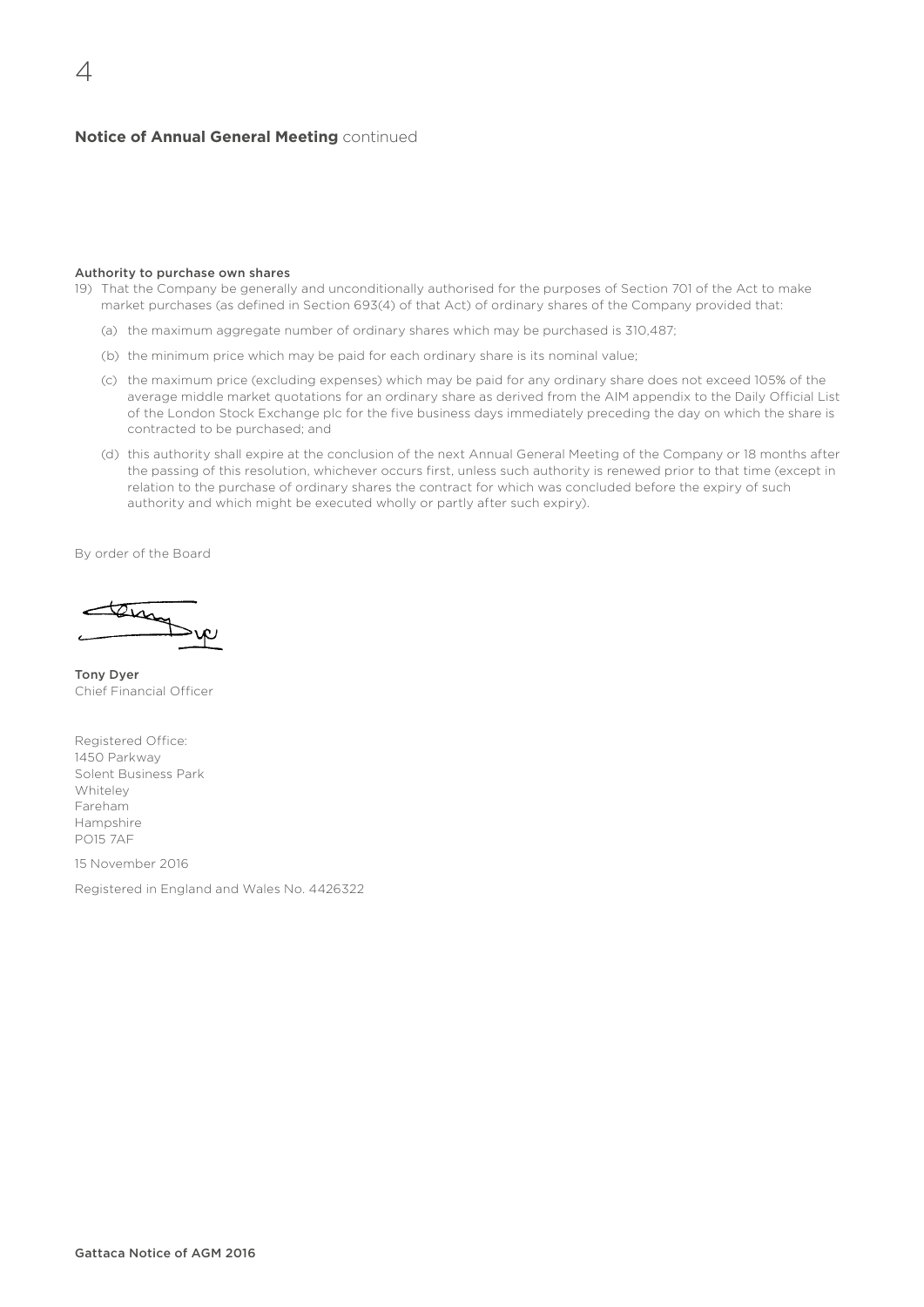# **Explanatory Notes**

An explanation of each of the resolutions is set out below:

#### **Company's annual Report and Accounts**

Resolution 1 is to receive and consider the Company's annual accounts for the financial year ended 31st July 2016 together with the directors' report and auditors' report on those accounts (which are enclosed with this letter).

#### **Remuneration**

Resolution 2 is to approve the Directors' Remuneration Policy (the Policy), the full text of which is set out in full in the Remuneration Committee's Report on pages 46 to 54 of the Annual Report and Accounts. This vote is advisory and the Director' entitlement to receive remuneration is not conditional on it.

The rationale for the new Policy is set out in full in the Remuneration Committee Chair's letter and the policy section of the Remuneration Committee's Report.

### **Final Dividend**

Resolution 3 recommends that a final dividend of 17.0 pence per ordinary share be declared for the year ended 31 July 2016. If approved, the recommended final dividend will be paid on 16 December 2016 to all shareholders whose names appear on the Register of Members on 18 November 2016.

### **Directors**

Resolutions 4 to 12 are to approve the re-election of the Directors of the Board.

The Company's articles of association require that all those non-executive directors who have been in office for three years or more since their election or last re-election must retire at each AGM. As a Board, in line with corporate governance best practice, all executive and non-executive directors have agreed to retire annually at the AGM and seek re-election.

The Nomination Committee, which considers the balance of the Board and the mix of skills, knowledge and experience of its members, has considered and recommends to the Board the appointment of all of the Directors of the Company standing for re-election.

The Chairman confirms that all the directors seeking re-election continue to perform effectively in promoting the success of the Company.

Biographical details of each of the Directors seeking re-election, including membership of the Board Committees, are set out on pages 28 and 29 of the Annual Report and Accounts.

### **Auditors**

Resolution 13 is to approve the re-appointment of KPMG LLP. The Auditors will hold office until the conclusion of the next general meeting at which accounts are laid.

Resolution 14 is to authorise the directors to determine the remuneration of the Auditors and the audit fees.

### **Incentive Plans**

Resolution 15 is to approve a new long-term incentive arrangement, to be known as the Gattaca plc Long-Term Incentive Plan (the LTIP). A summary of the principal terms of the LTIP is set out below.

### **Operation**

The operation of the LTIP in respect of the Executive Directors and other key executives of the Company will be overseen by the Remuneration Committee of the Board of Directors of the Company.

The LTIP is a discretionary executive share plan. Under the LTIP, the Board may, within certain limits and subject to any applicable performance conditions, grant to eligible employees: (i) options (at any price or nil) over ordinary shares (Options) and/or (ii) conditional share awards (i.e. a conditional right to acquire ordinary shares) (Conditional Awards) and/ or restricted shares (Restricted Shares and together with Options and Conditional Awards referred to as LTIP Awards). Additionally it is proposed to introduce a Company Share Option Plan (CSOP) in the form of Schedule A to the LTIP and under which the Board may grant tax advantaged share options which meet the requirements of Schedule 4 of the Income Tax (Earnings and Pensions) Act 2003.

Where the participant becomes entitled to acquire the ordinary shares subject to an Option or Conditional Award, the LTIP Award is said to have vested.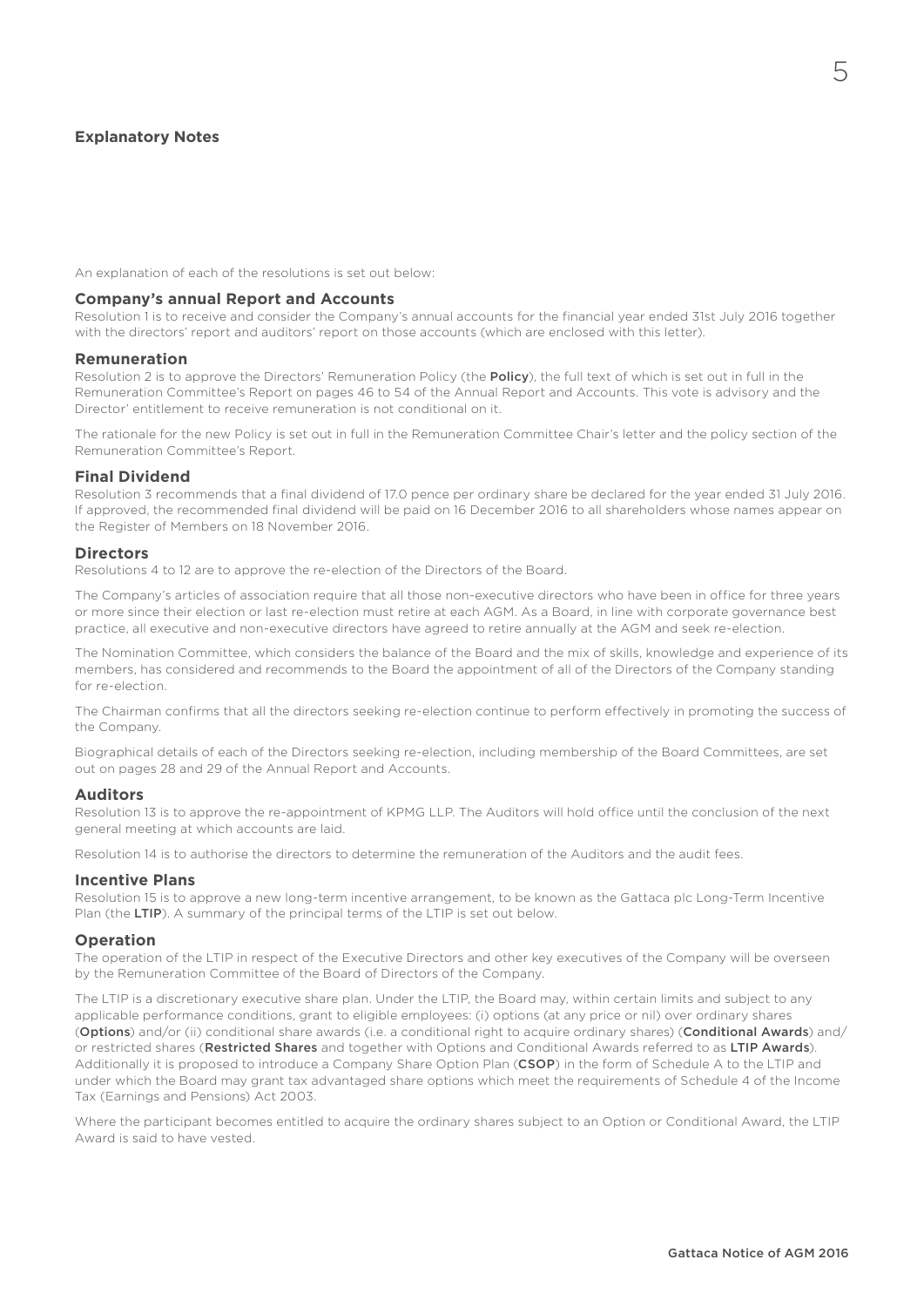## **Explanatory Notes continued**

# **Eligibility**

The LTIP has been established for the Executive Directors although, at the discretion of the Board, other employees may participate in this plan. Non-Executive Directors are not eligible to participate.

### **Limits**

The market value of ordinary shares of the Company (measured over such period as the Board determines in its discretion) that may be awarded to a participant in any financial year will not exceed in aggregate 150% of the relevant participant's annual base salary.

The LTIP may operate over new issue shares, treasury shares or shares purchased in the market. The Company may issue no more than 10% of its shares within a 10 year period to satisfy awards to participants in the LTIP and any other employees' share scheme operated by the Company under which shares are issued.

The Board will monitor the issue of shares during the 10 year period.

#### **Benefits not pensionable**

Benefits received under the LTIP are not pensionable.

# **Grant of LTIP Awards**

LTIP Awards will normally be granted within a 42 day period following (i) the date of approval of the LTIP by the shareholders of the Company, (ii) the day after the publication of the results of the Company for any period, (iii) any other time at which the Board determines there are exceptional circumstances which justify the grant of the award or (iv) the day after the lifting of any dealing restrictions which prevented the grant of awards.

No LTIP Awards may be granted more than 10 years after the date the LTIP is approved by shareholders of the Company.

## **Vesting of LTIP Awards**

LTIP Awards may be subject to the achievement of pre-determined performance targets or other conditions set by the Board at the date of grant. LTIP Awards will normally vest, subject to the achievement of these conditions, three years following the date of grant or other period as determined by the Board.

Any performance conditions applying to LTIP Awards may be varied, substituted or waived if the Board considers it appropriate, provided that the Board considers that the new performance conditions are not materially less difficult to satisfy than the original conditions (except in the case of a waiver).

## **Holding period**

At its discretion, the Board may grant LTIP Awards subject to a holding period following the vesting period.

### **Taxation**

The vesting or exercise of LTIP Awards is conditional upon the participant paying any relevant taxes due.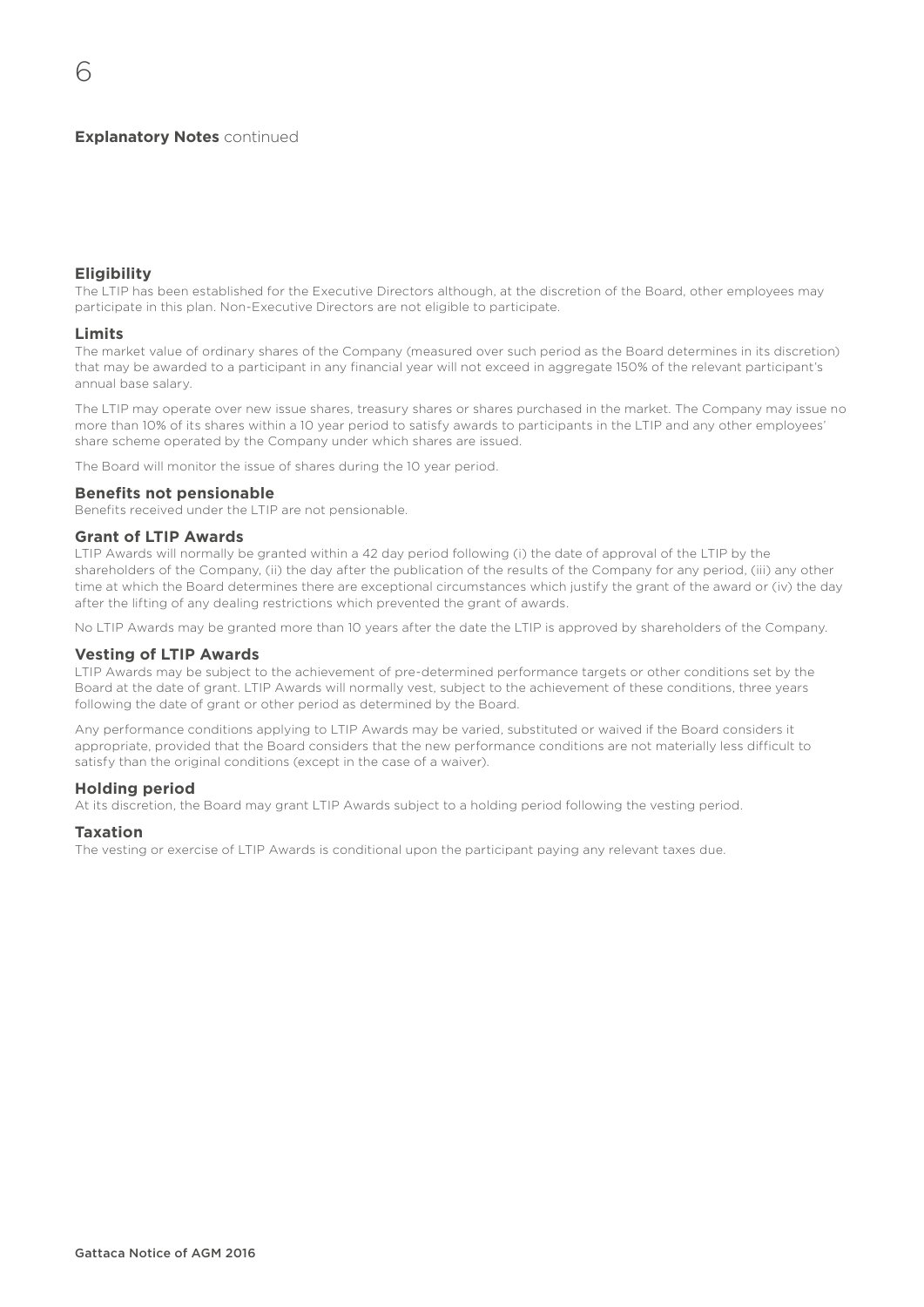## **Malus and clawback for LTIP Awards**

The circumstances in which malus and clawback could apply are as follows:

- discovery of a material misstatement resulting in an adjustment to the audited consolidated accounts of the Company or Group companies (and, in the case of clawback only, for a period that was wholly or partly before the end of the period over which the performance target applicable to an LTIP Award was assessed);
- the assessment of any performance target or condition in respect of an LTIP Award was based on error, or inaccurate or misleading information;
- the discovery that any information used to determine the number of shares subject to an LTIP Award was based on error, or inaccurate or misleading information;
- action or conduct of an award holder which, in the reasonable opinion of the Board, amounts to fraud or gross misconduct; and
- events or behaviour of an award holder have led to the censure of the Company by a regulatory authority or have had a significant detrimental impact on the reputation of any Group company provided that the Board is satisfied that the relevant award holder was responsible for the censure or reputational damage and that the censure or reputational damage is attributable to him.

The malus period will be up to the date of vesting. The clawback period will be two years from the date of vesting.

#### **Cessation of employment**

For good leavers, unvested LTIP Awards will vest on the normal vesting date subject to (i) the extent any applicable performance target has been satisfied at the end of the normal performance period and (ii) pro-rating to reflect the period of time elapsed between grant and cessation of employment as a proportion of the normal vesting period.

The Board has the discretion to determine that the end of the performance period is the date of cessation and that awards may vest early. The Board also has discretion to dis-apply pro-rating the LTIP awards for time served. The Board's normal policy is that it will pro-rate awards for time. It is the Board's intention to use discretion to not pro-rate in circumstances where there is an appropriate business case which will be explained in full to shareholders.

A 'good leaver' is defined as a participant ceasing to be in employment with the Group by reason of death, ill-health, injury, disability, redundancy, retirement, the company employing the participant ceasing to be a member of the Group, the participant's employing business being sold out of the Group or at the Board's discretion.

Anyone who is not a good leaver will be a bad leaver. Bad leavers will forfeit all LTIP Awards (whether vested or not).

### **Change of control**

Unvested LTIP Awards will vest early on a change of control subject to (i) the extent that any applicable performance measures have been satisfied at that time and (ii) pro-rating to reflect the reduced period of time between grant and early vesting as a proportion of the vesting period that has then elapsed.

In exceptional circumstances, the Board may consider whether to dis-apply pro-rating for time and performance. It is the Board's intention to use discretion only in circumstances where there is an appropriate business case which will be explained in full to shareholders.

In the event of an internal corporate reorganisation, the Board may decide (with the consent of the acquiring company if relevant) to replace unvested LTIP Awards with equivalent new awards over shares in the acquiring company.

In the event of a demerger, distribution (which is not an ordinary dividend) or any other corporate event, the Remuneration Committee may determine that LTIP Awards will vest. The proportion of the LTIP Awards which vest will be determined by the Board taking into account, among other factors, the period of time the award has been held by the participant and the extent to which any applicable performance conditions have been satisfied at that time.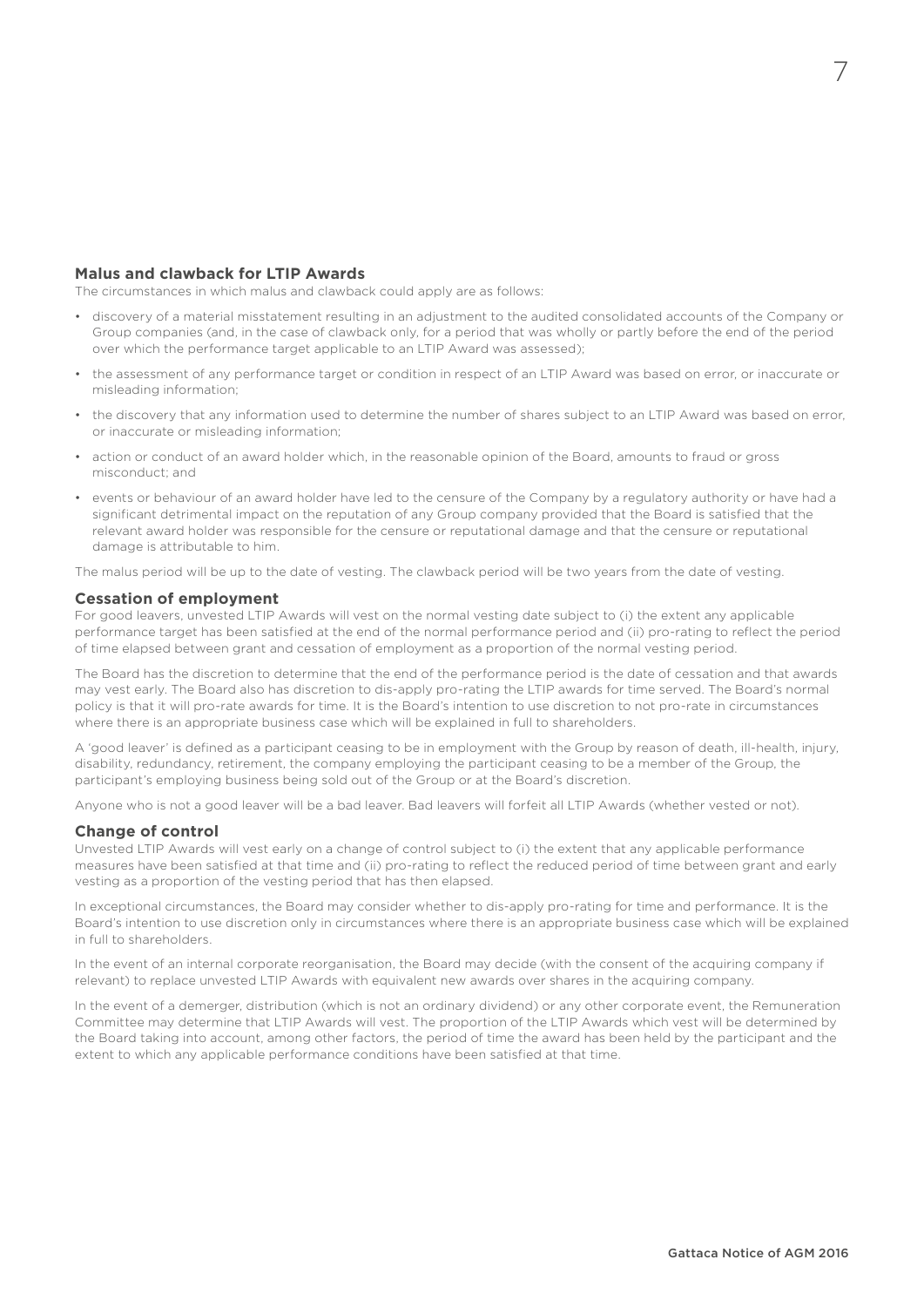## **Dividend equivalents**

8

The Board may decide that participants will receive a payment (in cash and/or additional shares) equal in value to any dividends that would have been paid on the shares which vest under their LTIP Awards (other than in the case of Restricted Shares for which dividends have not been waived) by reference to the period between the time when the relevant award was granted and the time when the relevant award vested. This amount may assume the reinvestment of dividends and exclude or include special dividends or dividends in specie.

#### **Non-transferability of LTIP Awards**

LTIP Awards are not transferable other than to the participant's personal representatives.

#### **Allotment and transfer of shares**

Any shares allotted or transferred under the LTIP will rank equally with shares then in issue (except for rights arising in reference to a record date prior to their allotment or transfer).

Applications will be made to both the UK Listing Authority and the London Stock Exchange in order to obtain the relevant approvals for admission and to trading for new shares that are issued pursuant to the LTIP.

#### **Alternative settlement**

At its discretion, the Board may decide to satisfy LTIP Awards with a payment in cash or shares equal to any gain that a participant would have made had the relevant award been satisfied with shares.

## **Adjustment of LTIP Awards**

On a variation of the capital of the Company or in the event of a demerger or other distribution, the number of shares subject to an LTIP Award may be adjusted in such manner as the Board determines.

#### **Amendments**

Amendments to the LTIP rules may be made at the discretion of the Board. The Board may add to, vary or amend the LTIP rules by way of a separate schedule in order that the LTIP may operate to take account of local legislative and regulatory treatment for participants or the relevant Group company, provided that the parameters of these arrangements will provide no greater benefits than the LTIP rules as summarised above.

Note: These principal terms summarise the main features of the rules of the LTIP, but do not form part of them, and should not be taken as affecting the interpretation of the detailed terms and conditions constituting the rules. Copies of the rules will be available for inspection at 1450 Parkway, Solent Business Park, Whiteley, Fareham, Hampshire, PO15 7AF during usual office hours (Saturdays, Sundays and public holidays excepted) from the date of dispatch of this document up to and including the date of the Meeting, and at the Meeting itself. The Directors reserve the right, up to the time of the Annual General Meeting, to make such amendments and additions to the rules of the LTIP as they consider necessary or desirable, provided that such amendments and additions do not conflict in any material respect with the summary set out here.

Resolution 16 is to approve a new Share Incentive Plan (SIP) to replace the existing SIP introduced in 2006 at the Company's Initial Public Offering. A summary of the principal terms of the SIP is set out below.

### **Status**

The SIP is an all-employee share ownership plan which has been designed to meet the requirements of Schedule 2 of the Income Tax (Earnings and Pensions) Act 2003 so that ordinary shares of the Company can be provided to UK employees under the SIP in a tax-efficient manner.

Under the SIP, eligible employees may be: (i) awarded up to £3,600 worth of free shares (Free Shares) each year; (ii) offered the opportunity to buy shares with a value of up to the lower of £1,800 and 10% of the employee's pre-tax salary a year (Partnership Shares); (iii) given up to two free shares (Matching Shares) for each Partnership Share bought; and/or (iv) allowed or required to purchase shares using any dividends received on shares held in the SIP (Dividend Shares). The Board may determine that different limits will apply in the future should the relevant legislation change in this respect.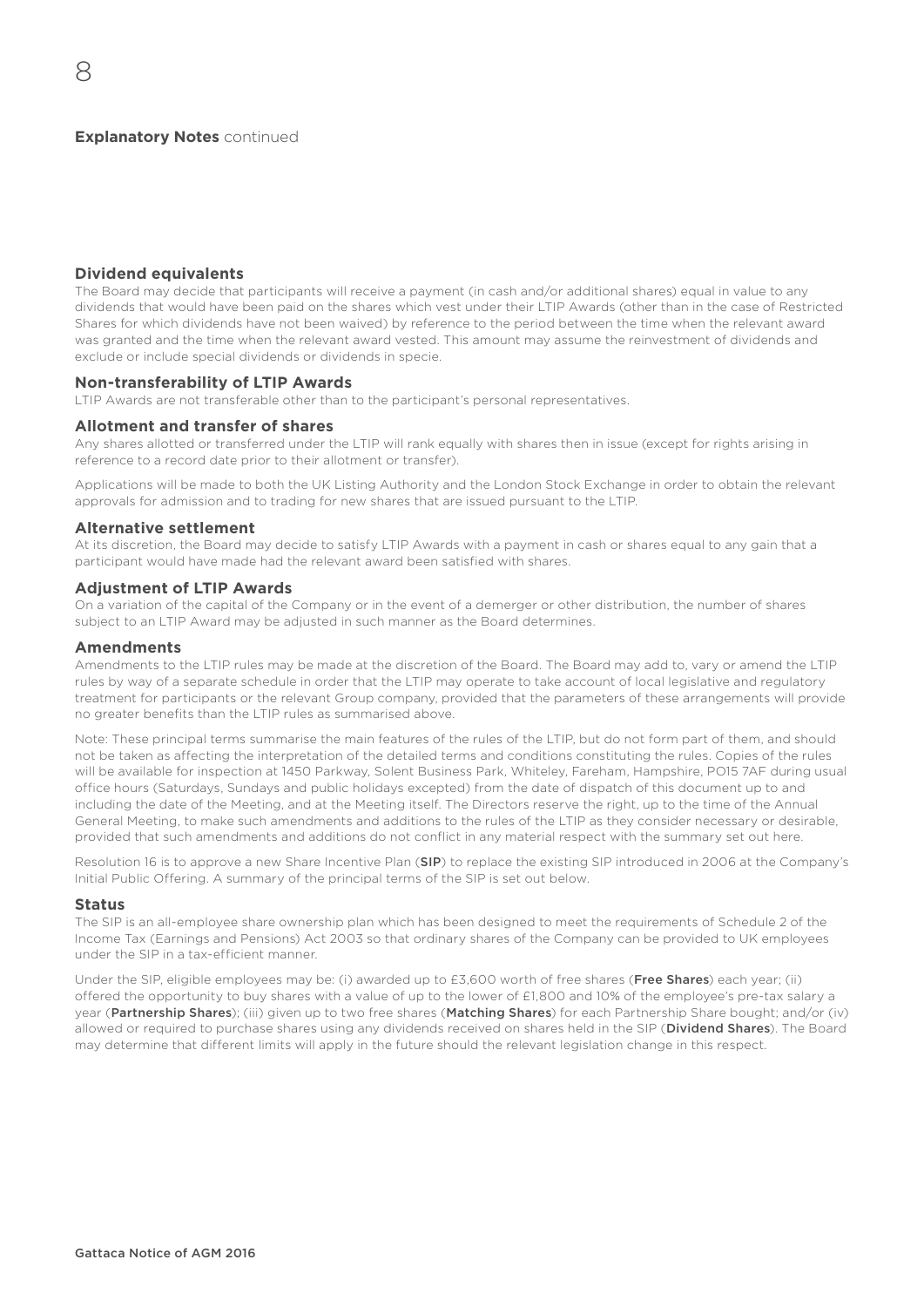# **SIP Trust**

The SIP operates through a UK-resident trust (the SIP Trust). The trustee of the SIP Trust purchases or subscribes for shares that are awarded to or purchased on behalf of participants in the SIP. A participant will be the beneficial owner of any shares held on his behalf by the trustee of the SIP Trust. Any shares held in the SIP Trust will rank equally with shares then in issue.

If a participant ceases to be in relevant employment, the participant will be required to withdraw his Free Shares, Partnership Shares, Matching Shares and Dividend Shares from the SIP Trust.

### **Eligibility**

Each time that the Board decides to operate the SIP, all UK resident tax-paying employees of the Company and its subsidiaries participating in the SIP must be offered the opportunity to participate. Other employees may be permitted to participate. Participants invited to participate may be required to have completed a minimum qualifying period of employment before they can participate, as determined by the Board in relation to any award of shares under the SIP which may be different for each type of award from time to time. In the case of Free Shares (and, in certain circumstances, Partnership Shares and Matching Shares) that period must not exceed 18 months or, in certain other circumstances and only in the case of Partnership Shares or Matching Shares, 6 months.

## **Limits**

The SIP may operate over new issue ordinary Shares, treasury shares or ordinary Shares purchased in the market. The rules of the SIP provide that, in any period of 10 calendar years, not more than 10% of the Company's issued ordinary share capital may be issued under the SIP and under any other employees' share scheme operated by the Company. Ordinary shares issued out of treasury for the SIP will count towards this limit for so long as this is required under institutional shareholder guidelines. Awards which are renounced or lapse shall be disregarded for the purposes of this limit.

### **Free Shares**

Up to £3,600 worth of Free Shares may be awarded to each employee in a tax year. Free Shares must be awarded on the same terms to each employee, but the number of Free Shares awarded can be determined by reference to the employee's remuneration, length of service, number of hours worked and, if the Company so chooses, the satisfaction of performance targets based on business results or other objective criteria. There is a holding period of between 3 and 5 years (the precise duration to be determined by the Board) during which the participant cannot withdraw the Free Shares from the SIP Trust (or otherwise dispose of the Free Shares) unless the participant leaves relevant employment.

The Board, at its discretion, may provide that the Free Shares will be forfeited in certain circumstances if the participant leaves relevant employment other than due to injury, disability, redundancy or retirement, or by reason of a relevant transfer within the meaning of the Transfer of Undertakings (Protection of Employment) Regulations 2006 or if the relevant employment is employment by an associated company by reason of a change of control or other circumstances ending that company's status as an associated company (each a 'Good Leaver Reason') or on death.

## **Partnership Shares**

The Board may allow an employee to use pre-tax salary to buy Partnership Shares. The maximum limit is the lower of £1,800 or 10% of pre-tax salary in any tax year. The minimum salary deduction permitted, as determined by the Board, must be no greater than £10 on any occasion. The salary allocated to Partnership Shares can be accumulated for a period of up to 12 months (the Accumulation Period) or Partnership Shares can be bought out of deductions from the participant's pre-tax salary when those deductions are made. A participant and the Company may agree to vary the amount of salary deductions and the intervals of those deductions. If there is an Accumulation Period, the number of shares bought will be determined by dividing the participant's aggregate pay deducted during the Accumulation Period by the market value of the Partnership Shares at the time of the acquisition or the start of the Accumulation Period.

Once acquired, Partnership Shares may be withdrawn from the SIP by the participant at any time.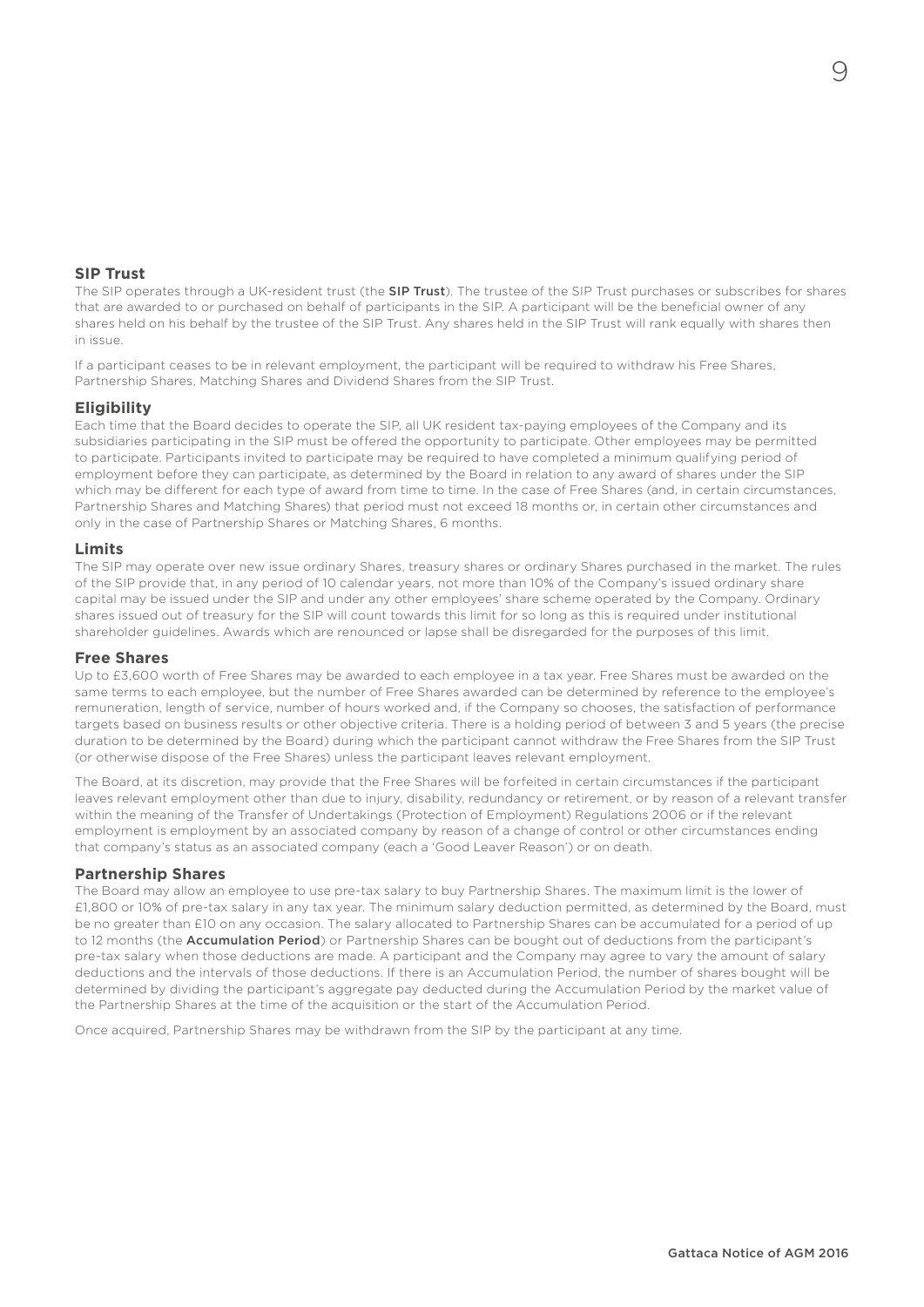## **Explanatory Notes continued**

## **Matching Shares**

The Board may, at its discretion, offer Matching Shares free to an employee who has bought Partnership Shares. If awarded, Matching Shares must be awarded on the same basis to all participants up to a maximum of two Matching Shares for every Partnership Share bought (or such other maximum as may be provided by statute). There is a holding period of between 3 and 5 years (the precise duration to be determined by the Board) during which the participant cannot withdraw the Matching Shares from the SIP Trust unless the participant leaves relevant employment.

The Board, at its discretion, may provide that the Matching Shares will be forfeited in certain circumstances if the participant leaves relevant employment other than for a SIP Good Leaver Reason or on death.

## **Re-investment of dividends**

The Board may allow or require a participant to re-invest the whole or part of any dividends paid on shares held in the SIP. Dividend Shares must be held in the SIP Trust for no less than three years.

#### **Corporate events**

In the event of a general offer for the Company (or a similar takeover event taking place) during a holding period, participants will be able to direct the trustee of the SIP Trust how to act in relation to their shares held in the SIP. In the event of a corporate re-organisation, any shares held by participants may be replaced by equivalent shares in a new holding company.

# **Variation of capital**

Ordinary shares acquired on a variation of share capital of the Company will usually be treated in the same way as the shares acquired or awarded under the SIP in respect of which the rights were conferred and as if they were acquired or awarded at the same time.

## **Rights attaching to shares**

Any shares allotted under the SIP will rank equally with shares then in issue (except for rights arising by reference to a record date prior to their allotment).

### **Amendments**

The Company may at any time amend the rules of the SIP by resolution of the Board and may amend the SIP trust deed by way of a supplemental deed. No modification can be made which would alter, to the disadvantage of any participant, the rights the participant accrued under the SIP.

## **Overseas plans**

The Board may, at any time, establish further plans for overseas territories, any such plan to be similar to the SIP but modified to take account of local tax, exchange control or securities laws. Any shares made available under such further overseas plans must be treated as counting against the limits on individual and overall participation in the SIP.